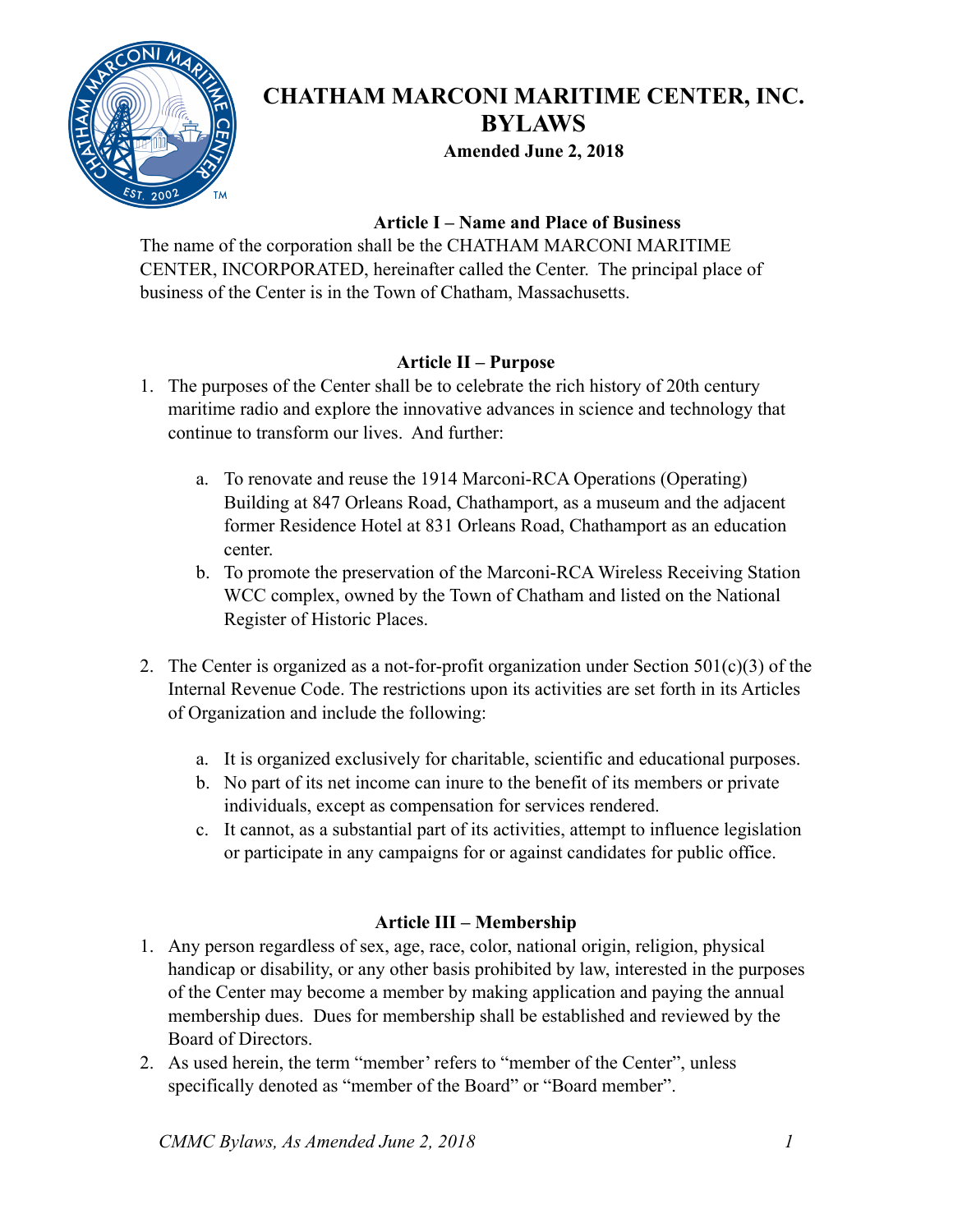#### **Article IV – Officers**

- 1. The Officers of the Center, each of whom must be a member and a Director, shall include President, one or more Vice Presidents, Treasurer, Assistant Treasurer, and Secretary. Additional Officers may also be nominated as deemed necessary by the Board of Directors and elected by the members. All Officers shall be elected at an Annual or Special Meeting. Such Officers are referred to herein as "elected Officers." All elected Officers shall serve a one-year term unless otherwise specified in subparagraph VI 2.c.
- 2. Each Officer shall have the powers and responsibilities generally pertaining to such office and such other powers and responsibilities as the Board of Directors, or the members by vote at Meetings, may from time to time expressly assign to such office. Among such powers and responsibilities shall be the following:
	- a. The President shall have general responsibility and authority for management of the Center and supervision of other Officers and any employees of the Center, preside at and prepare agenda for all meetings of members and of the Board of Directors, represent the Center within the community, and be an ex officio member of all committees. The President may delegate executive authority to an Executive Director, including authority to manage subordinate employees and to approve contracts and documents on behalf of the Center. The President may also, at his/her discretion, establish and dissolve committees and appoint chairpersons thereof.
	- b. Further, the President shall chair an Executive Committee comprising the elected and appointed Officers of the Center. When necessary in the President's judgment, the Executive Committee may act upon pressing matters on behalf of the full Board of Directors.
	- c. One or more Vice President(s) shall carry out such duties as assigned by the President and/or as the Board of Directors may assign directly to him or her. A Vice President shall assume and exercise the powers and responsibilities as delegated by the President in the event of and during the latter's absence or disability. In the absence of direct delegation, the responsibility falls to the most senior Vice President. For purposes of this paragraph, seniority is defined as the greatest length of time served as a Director of the Center. In the event that the most senior Vice President is unavailable, the next most senior shall assume the responsibilities.
	- d. The Treasurer shall have custodial responsibility for all dues, fees and other funds and assets received by the Center; see to the payment of obligations of the Center; maintain records of all funds and assets received by the Center; deposit funds of the Center in such bank accounts or invest them in such securities as may be designated by the Board of Directors; have custody of all bank books and records; make financial reports at the Annual Meeting and at meetings of the Board of Directors; arrange for the annual audit of the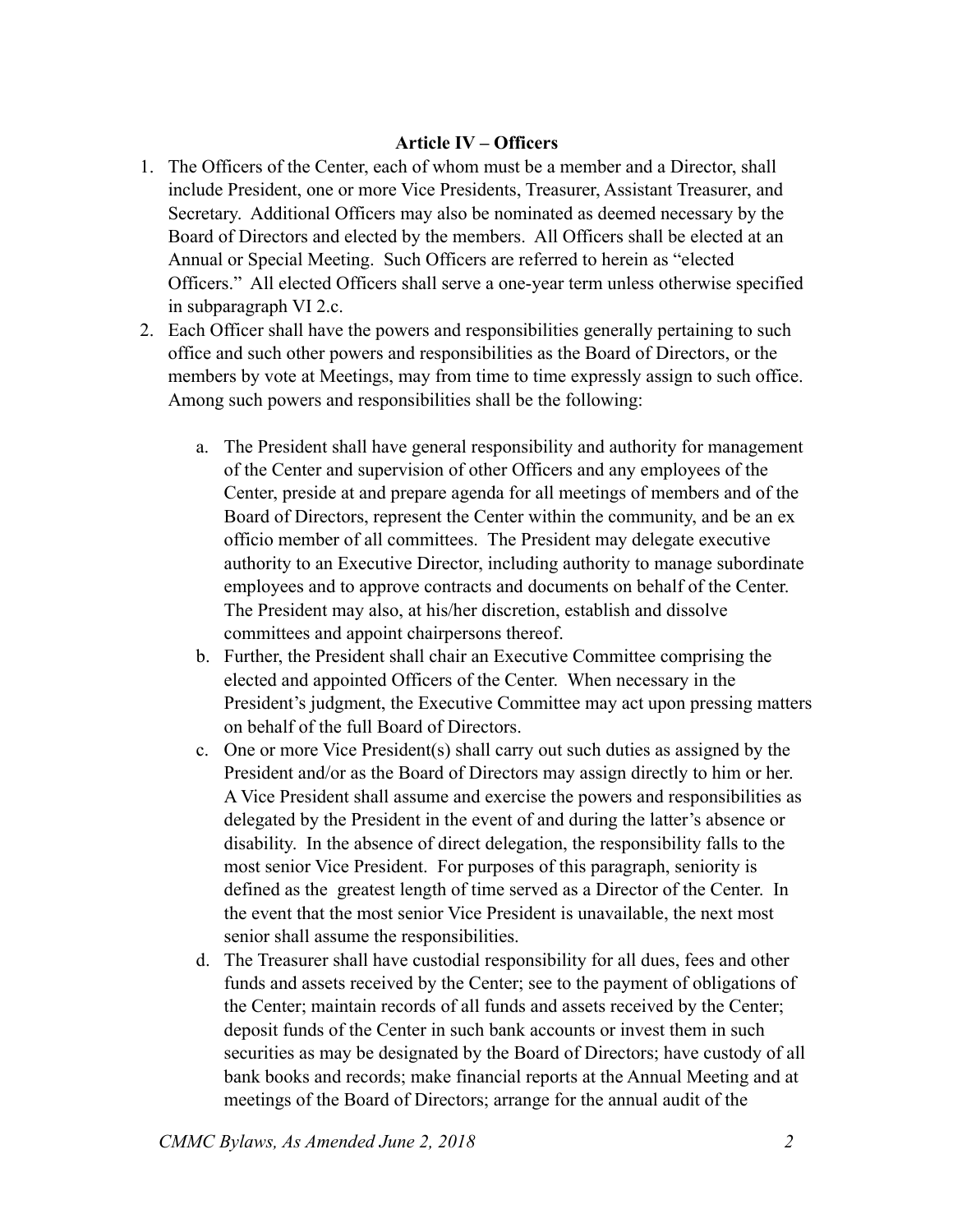financial books and records of the Center; and shall file all required local, state and federal reports.

- e. The Assistant Treasurer shall be primarily responsible for Fundraising and Development, and shall assume and exercise the powers and responsibilities of the Treasurer in the event of and during the latter's absence or disability.
- f. The Secretary shall have the powers and responsibilities of a Clerk. The Secretary shall record and keep the minutes of all meetings of the Board. The Secretary shall be the custodian of, and shall make or cause to be made the proper entries in, the minute book of the Corporation and such books and records as the Board may direct. The Secretary shall be the custodian of the seal of the Corporation and shall affix such seal to such contracts, instruments and other documents as the Board or any committee thereof may direct; and shall file all required local, state and federal reports.

# **Article V – Board of Directors**

- 1. There shall be a Board of Directors consisting of the five or more elected Officers provided for in Article IV hereof and at least nine other members of the Center. Onethird of the Directors shall be elected at each Annual Meeting of members to serve a term of three years, except that the Treasurer and Assistant Treasurer serve terms as defined in subparagraph VI 2.c.
- 2. Duties of the Board:
	- a. Subject to provisions of law, of the Articles of Organization and these Bylaws, the Board of Directors shall have the powers and responsibilities generally vested in a board of directors, including, without limitation, the power and responsibility to determine the policies and general direction of the Center.
	- b. The Board of Directors shall have the authority to employ an Executive Director of the Center, and to authorize the hiring of such additional employees as it deems necessary. The Board shall appoint a Management Committee comprising the President and two other Board members to supervise the Executive Director.
	- c. The Board of Directors, in its discretion and from time to time, may appoint one or more additional Officers, standing committees and chairpersons thereof, each of whom shall serve at the pleasure of the Board and shall have such duties, authority and responsibilities as may be assigned to them by the Board. Any such additional Officers are referred to herein as "appointed Officers". They and any appointed standing committee chairpersons must be either serving Board members or employees of the Center.
- 3. The Board may, at its discretion, appoint an Advisory Council for the purpose of engaging outside financial, technical or other experts to advise the Center. The Board shall appoint an Advisory Council Chairperson, and determine the appropriate number of Council members. Whereas the role of the Board of Directors is inherently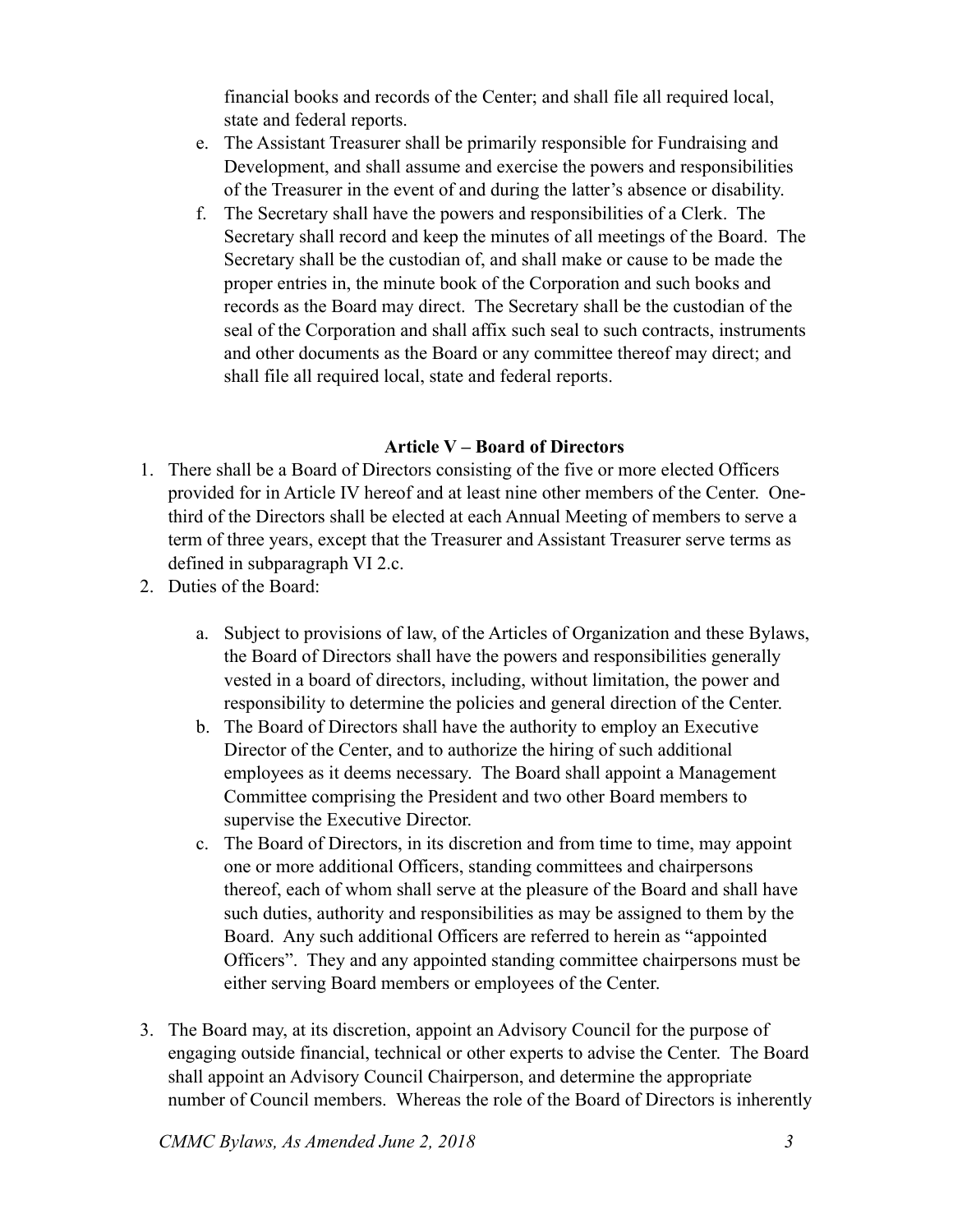inward-looking, tending to the health of the organization, the role of the Advisory Council shall be outward-looking, connecting the Center to a wide range of leadership experience, knowledge of best practices, and resources. Appointments to the Advisory Council shall be for one-year terms, and may be extended by mutual agreement between the Board and the Council member.

#### **Article VI - Nominations, Elections and Terms**

- 1. Nominations shall be conducted by a Nominating Committee comprising a chairperson and at least two other members who are active members of the Board, and who shall be appointed by the President annually for the purpose of nominating Officers and Directors of the Center.
	- a. They shall solicit, from the Directors and the members-at-large, suggestions regarding such nominations for Officers and Directors.
	- b. The function of the Nominating Committee shall also include the recruitment and nomination of new Board members.
	- c. The Nominating Committee shall prepare a slate of nominees, who are willing to serve if duly elected, for presentation at the Annual (or Special) Meeting.
	- d. This slate of nominees shall be published in the Secretary's call to the Annual (or Special) Meeting.
	- e. Any member may nominate alternate candidate(s) for officer or director by submitting a petition with a minimum of fifteen signatures of current members of the Center prior to the start of the Annual (or Special) Meeting.
	- f. Candidates receiving the largest number of votes are elected.
- 2. Years of Service Limitations
	- a. Years of Service Limitations shall be effective for Directors elected in 2018 and later years.
	- b. Except as noted in subparagraph c., a Director shall be elected to fill either a new three (3) year term, or an unexpired term of a former Director. Upon expiration of his/her initial term, he/she may be re-nominated and elected for additional terms, subject to a maximum limit of nine (9) consecutive years of service. Former Directors may be re-nominated after a break in service of one (1) year or more.
	- c. The Treasurer and Assistant Treasurer, as Officers of the Center, shall each serve a term of three (3) years and upon expiration may be re-elected by the membership to one (1) subsequent three (3) year term.

### **Article VII – Vacancies Among Officers or Elected Members**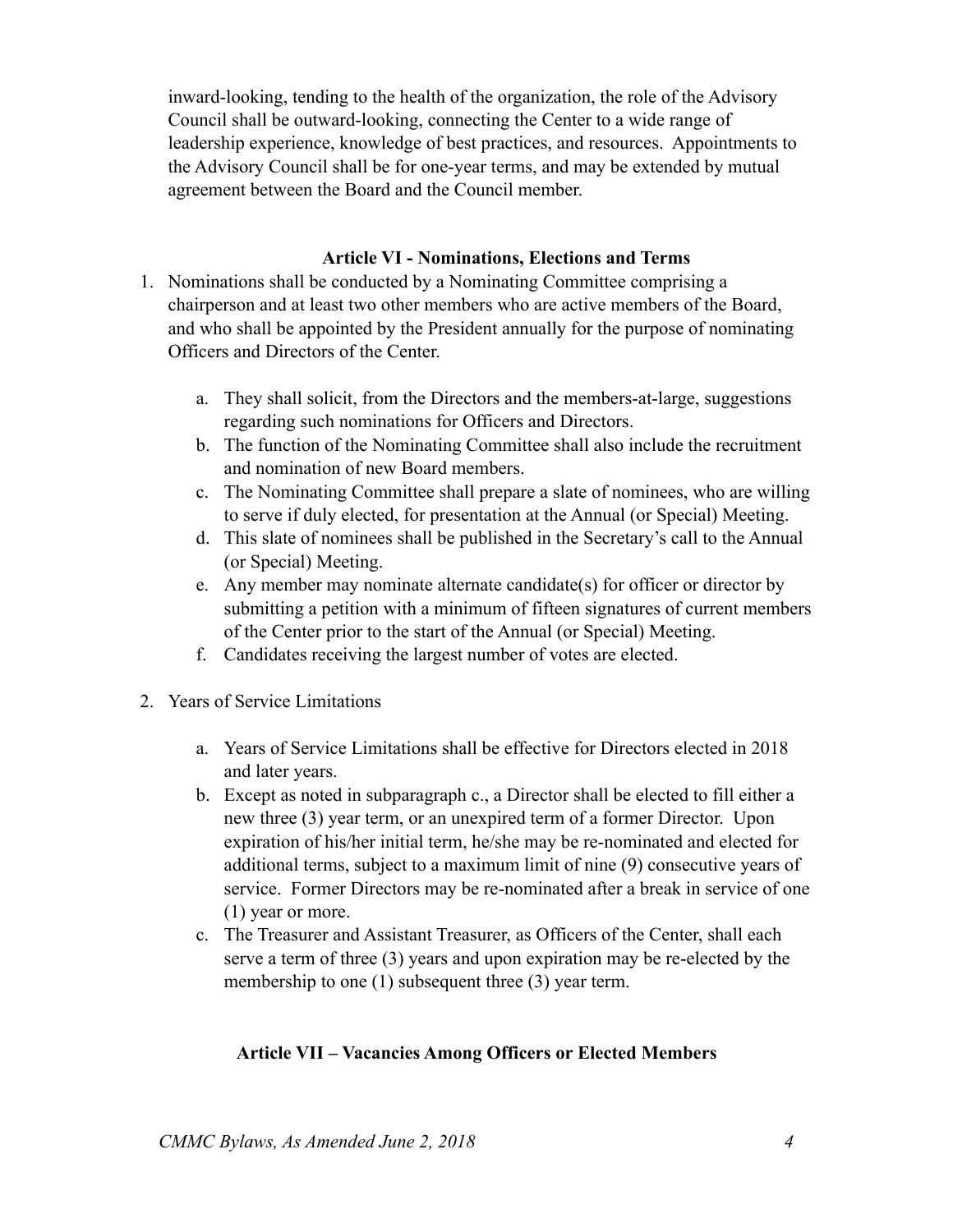- 1. Vacancies among the Officers or other elected members of the Board of Directors may be filled for the unexpired term of office by a vote of a majority of the remaining elected members of the Board.
- 2. A vacancy shall be deemed to exist whenever in the determination of the Board of Directors there is failure to perform the designated function of the particular office.

## **Article VIII – Meetings**

- 1. The Annual Meeting of the Center shall be held in the spring of each year, at a time and place determined by the Board of Directors, provided that a notice either in writing or made available electronically has been sent to each member at least fourteen calendar days in advance of the meeting.
- 2. Special Meetings of the Center shall be called by the Secretary (or, in his or her absence, by any other Officer) upon order of the Board of Directors or upon written petition of twenty or more members, provided that a notice either in writing or made available electronically has been sent to each member at least fourteen calendar days in advance of the meeting. The notice shall include the purposes for which the Special Meeting is called.
- 3. All members shall be entitled to notice of each meeting of the Center and to vote at each such meeting. At all meetings of the members of the Center, a quorum shall consist of the lesser of 10% of the membership or twenty-five members being present in person at the meeting.
- 4. There shall be a meeting of the Board of Directors at least every three months and such other meetings as may be called by the President or upon written request of five or more members of the Board. A quorum at such meetings shall be nine members of the Board in office at the time of the meeting. Additional Directors may participate via electronic conference, and in doing so shall have full voting rights and privileges. Decisions by the Board shall be a majority vote at a meeting at which a quorum is present. In the event of a tie vote, the President's vote shall decide.
- 5. The Board of Directors, in its discretion, may determine to employ written proxies for the purpose of any Annual or Special Meeting, in which case a quorum shall consist of 10% of the membership present in person or represented by proxy.
- 6. Roberts Rules of Order, Revised, shall govern procedures in all meetings of the Directors, committees and membership if questions are raised concerning procedures.
- 7. No Director shall vote on any action which might be specifically beneficial to him/her or persons close to him/her.

# **Article IX – Financial**

- 1. The fiscal year of the Center shall be January 1 to December 31.
- 2. An annual budget shall be prepared by the Treasurer and approved by the Board of Directors to provide for operating expenses and capital outlays.
- 3. All disbursements of funds shall be by check signed by either the President, a Vice President, the Treasurer or Assistant Treasurer. Except as may be required by law or

*CMMC Bylaws, As Amended June 2, 2018 5*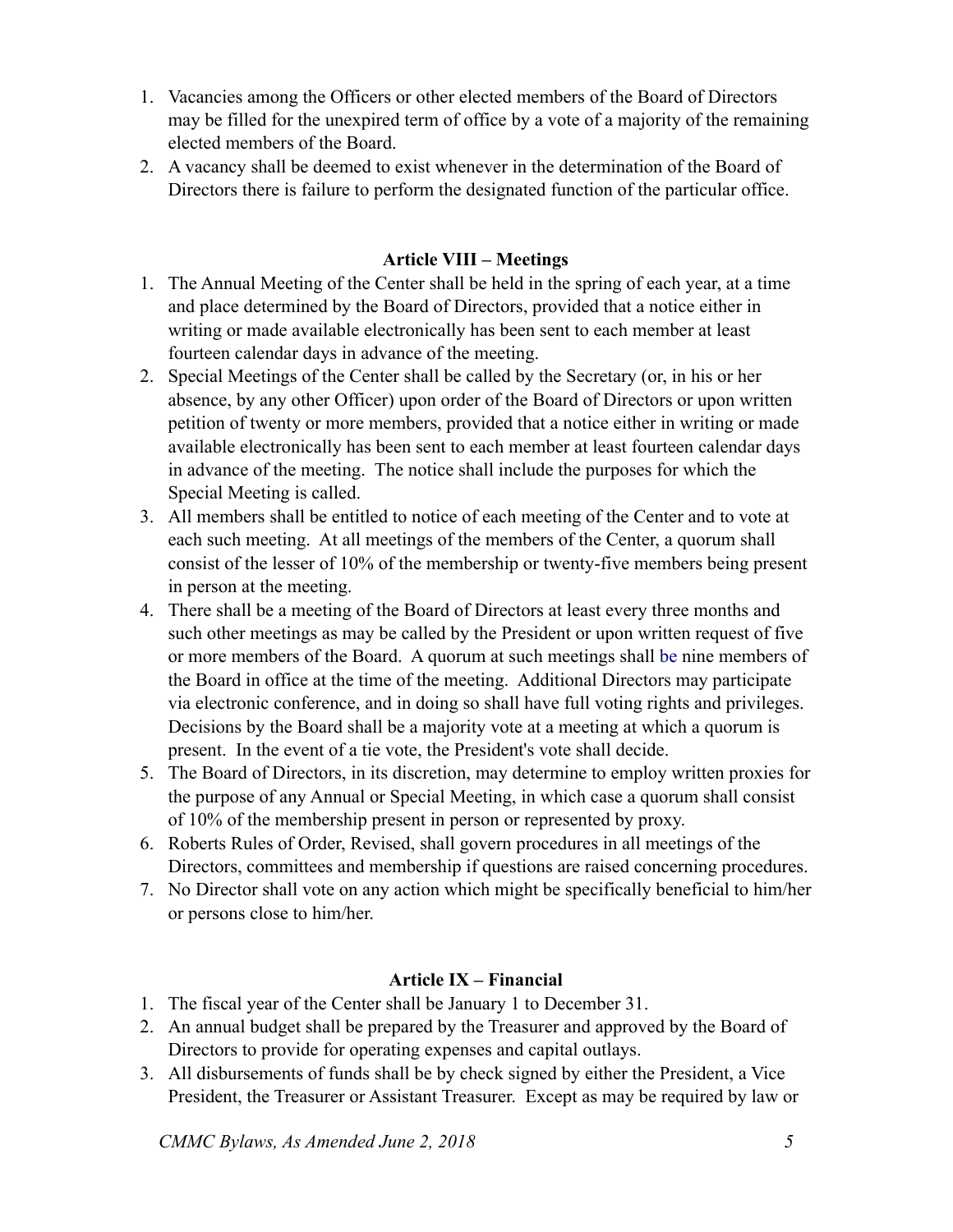to implement a program, budget or policy previously approved by the Board of Directors, no disbursement of funds in excess of \$5,000 for any single expenditure shall be made unless approved by the Board.

4. The Center is authorized to accept donations of money and property to be used in carrying out its purpose, provided that if any donation shall be offered subject to conditions or restrictions, such donation cannot be accepted unless the conditions or restrictions are approved by the Board of Directors.

#### **Article X – Amendments**

These Bylaws may be amended by the members at any duly called Annual or Special Meeting by a vote of two-thirds of the voting members present at such meeting, provided that a quorum (i.e. the lesser of 10% of the membership or twenty-five members) is present and that a notice either in writing or made available electronically has been sent to each member at least fourteen calendar days in advance of the meeting.

#### **Article XI -- Dissolution**

Upon dissolution of the Corporation (Center), the Board of Directors shall, after paying or making provision for the payment of all liabilities of the Corporation, dispose of all the assets of the Corporation exclusively for the purposes of the Corporation to such organization or organizations as are operated exclusively for charitable, scientific or educational purposes and shall at the time qualify as an exempt organization or organizations under Section 501(c)(3) of the Internal Revenue Code. Any of such assets not so disposed of shall be disposed of by the Probate Court of the County of Barnstable with the consent of the Attorney General of the Commonwealth of Massachusetts exclusively for such purposes or to such organization or organizations which are organized and operated exclusively for such purposes as said Court shall determine.

#### **Article XII -- Indemnification**

The Corporation (Center) shall indemnify and hold harmless each Director and Officer from and against any and all claims and liabilities to which he shall become subject by reason of having been a Director or Officer of the Corporation or by reason of any action alleged to have been taken or omitted by him as such Director or Officer and shall reimburse each such Director or Officer for all legal and other expenses reasonably incurred by him in connection with any such claims or liability provided, however, that no such Director or Officer shall be indemnified against nor be reimbursed for any expenses incurred by him in connection with any claim arising out of his own intentional or willful misconduct. The rights accruing to any Director or Officer under the foregoing provisions of the Article shall not exclude any other rights to which he may be lawfully entitled nor shall anything herein contained restrict the right of the Corporation to indemnify or reimburse such Director in any proper case even though not specifically

*CMMC Bylaws, As Amended June 2, 2018 6*